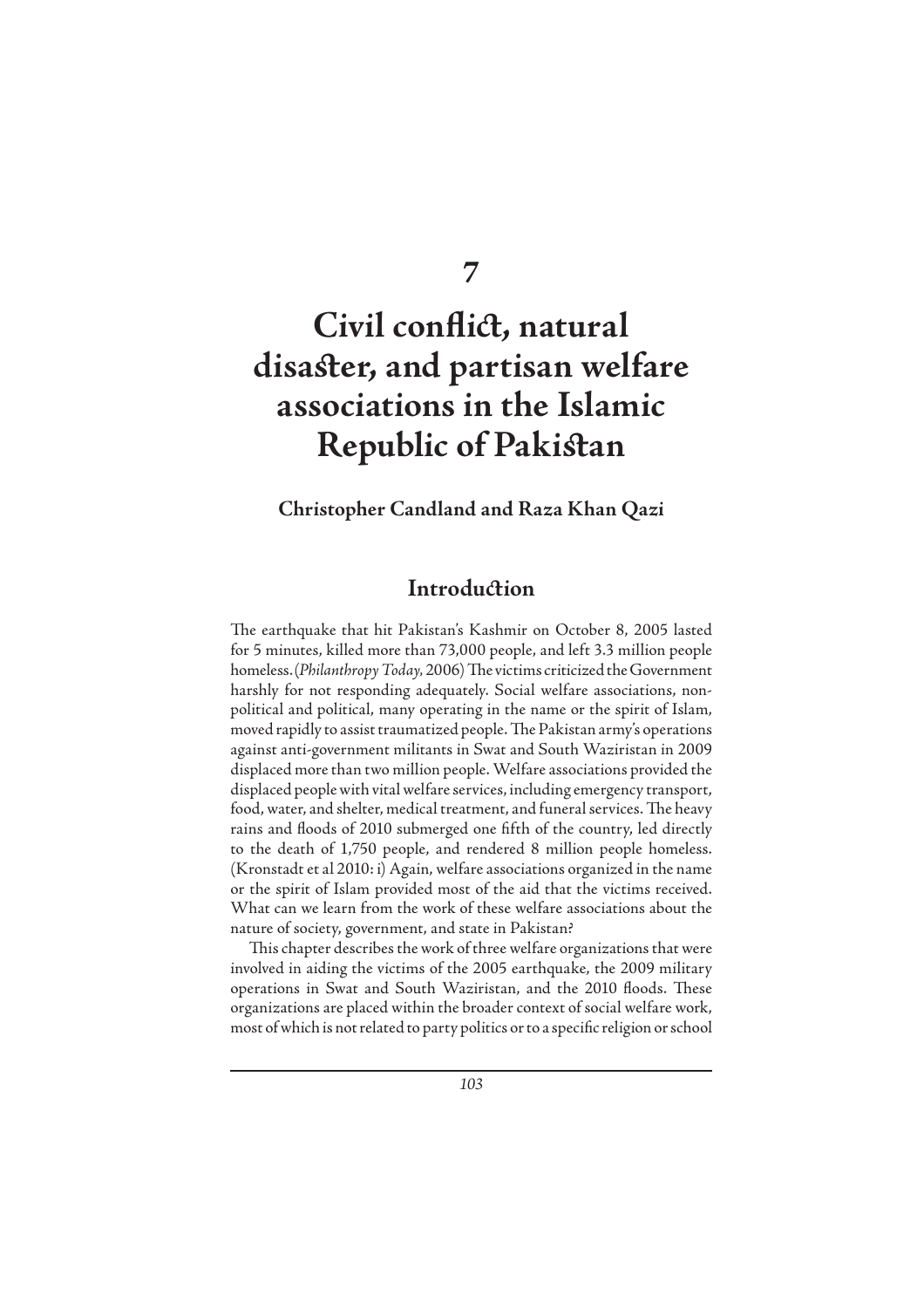or denomination of a religion. The three organizations considered each have a different relationship to party politics. A political party is a group of people who ostensibly seek to become a ruling party and to thereby form a government, the relations that each organization has with a political party might reflect differences in aspiration for state control.

The three social welfare organizations considered here are the *Jamaat ud Dawa* (Assembly for Propagation), affi liated to the *Lashkar i Taiba* (Army of the Pure), a banned militant organization; Al Khidmat Welfare Foundation, associated with the *Jamaati i Islami* (Islamic Assembly), one of the oldest 'Islamic ' political parties in Pakistan; and *Al Minhaj* (The Path) Welfare Foundation, associated with Brelvi, sometimes referred to as Sufi , thinking and the progressive *Pakistan Awam i Tehreek* (Pakistan People's Movement).

*Jamaat ud Dawa*, *Al Khidmat* Welfare Foundation, and *Al Minhaj* are each related to a specific political party, but in different ways. Syed Abu A'la Maududi, a prolific theologian, co-founded the Jamaat i Islami in 1941 largely to oppose the All India Muslim League's claim to represent all Indian Muslims. It established its welfare wing, *Al Khidmat* Welfare Foundation, only in 1992, 50 years after the *Jamaat i Islami* was established as an ideological party. (Nasr 1994) In 2004 the Shura of the *Jamaat i Islami* voted to officially separate *Al Khidmat* Welfare Foundation from the Jamaati *i Islami*. 1 But the leadership of *Al Khidmat* Welfare Foundation remains the same after the legal separation of the party and the welfare organization. The *Jamaat ud Dawa*, co-founded by Mohammed Hafiz Saeed during the war against the Soviet occupation of Afghanistan (1979-88), is affiliated to what has since 2002 been an illegal organization. It is not easy to distinguish the humanitarian work of *Jamaat ud Dawa* from its political work, which allegedly includes political violence outside Pakistan, in Indian Kashmir and Afghanistan. The Pakistan Awami Tehriq was created after *Al Minhaj* Welfare Foundation was established. Tahir ul Qadri is the leader of both the political party and the welfare foundation. But the party's work is dwarfed by the social welfare organization's work.

Theologically, these three organizations are each related to different *masaliq* (denominations) of Islam. Pakistan's five major *masaliq* are *Ahle-Hadith*, *Brelvi*, *Deobandi* and *Jaff ria*, and *Jamaat i Islami*. *Jamaat ud Dawa* is inspired by *Ahle-Hadith*, otherwise referred to as Wahabian thinking. *Al Minhaj* is associated with the *Brelvimaslaq* (denomination), often referred to as *Sufi* . And *Al Khidmat* Welfare Foundation is affi liated with the *Jamaati i Islami*, which claims to be above *maslaqi* (denominational) differences but has its own government-approved board that parallels the four dominant *masaliq* of Pakistan: *Brelvi*, *Deobandi*, *Jaff ri*, and *Ahle-Hadith*. Th e *Jamaat i*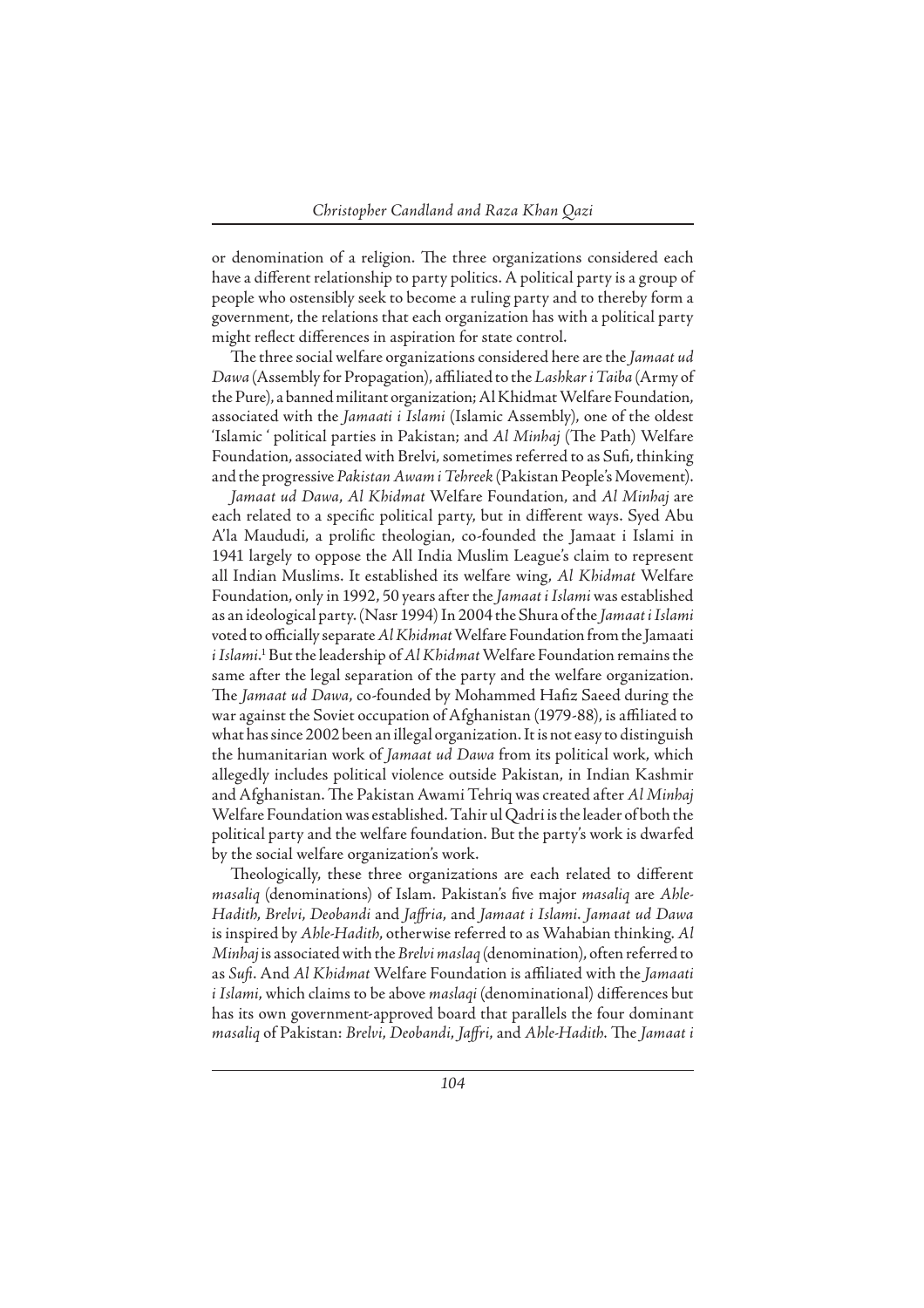*Islami* is often described as 'revivalist'.

It must be emphasized that the organizations considered are not representative of social welfare associations in Pakistan. We have focused on 'Islamic ' political party affiliated welfare organizations. But the vast majority of welfare work in Pakistan is non-partisan and not professedly 'Islamic.' Indeed, the vast majority of social welfare work in Pakistan is by individuals not organizations. This chapter's focus on the most political and some of the allegedly most militant organizations should not lead the reader to conclude that the vast majority of Pakistan's social welfare associations are not opposed to violence and effectively committed to ameliorating indignities and suffering of millions of people.

#### **Government** *versus* the State in Pakistan

It is important from the outset to have clarity on the distinctions between key concepts used here that elected leaders, media professionals, and scholars often conflate. The concept of the state, to have sufficient clarity to be used meaningfully, should be distinguishable from other related concepts, specifically those of the government and the nation. The state is a collection of institutions; government uses these institutions to exercise control over a territory and the people residing on it.<sup>2</sup> The state is a complex but inanimate object, incapable of initiating action. The state can act, but only in the way that a knife can cut. The state is an instrument. Martha Rosler describes the distinction between the state and the people who manage it with clarity:

... the state and individuals must never be confused with one another. The state is not a person. It does not have an unconscious, a spouse, feelings, children, a house, pride, a body, sex organs. The state feels no pleasure, no pain. It does not experience ecstasy, love, depression, or hatred. It has neither rage nor passions. The state is not biological but social and historical. The state is not a worried, sleepless man. It is not a frantic mother. It is not a person or even a group of persons. The state does not have a right to do this or that. It has no right to seek revenge or retribution. The state has no personal rights. It has no personal opinions. (Rosler, 1983)

A government, on the other hand, is animate; a government acts. Indeed, a government is a group of people who manage a state. To model the world as if states were actors, often referred to as nations or as nation-states, is a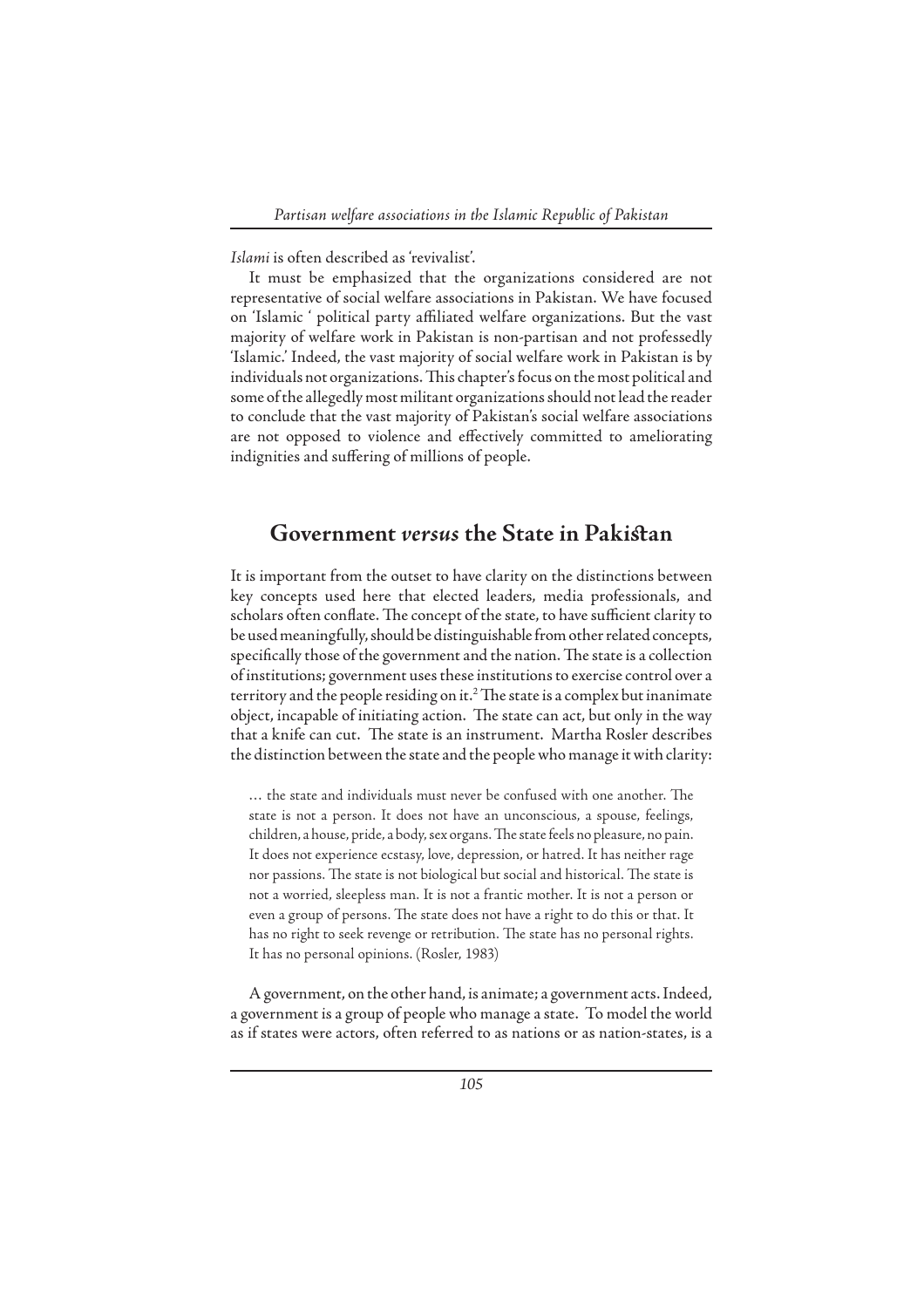theoretical exercise that might have heuristic benefits. But a model should not be confused with an empirical fact. The assumption that states are like very large individuals with their own preferences, thoughts, and wills, produces not only nonsense jargon, such as 'non-state actors, ' phantom phenomenon, such as 'national consciousness, ' but also justification for the denial of individuals' rights in the name of the greater rights of the nation.

#### **National versus human security**

It is also important from the outset to have clarity on the distinction between national security and human security. The concept of human security distinguished explicitly between the security of the state, ironically referred to as 'national security', and the security of those, the population of a country, from whom government derives its legitimacy (UNDP 1994 22-23). The concept of 'national security' conflated the security of the state and of the people who live in the territory under the nominal *writ* of the state. The concept of 'human security' was designed to disentangle two senses of 'nation'  $\sim$  the human element and the mechanical apparatus, or the state. $3$ 

Human security is the capacity of individuals and groups, such as families, to protect themselves from harm. Physical security refers to the integrity of the body; human security refers to the capability of individuals and groups to maintain that bodily integrity. Such capacity requires, foremost, the knowledge that one has a right to protect oneself. Knowledge of rights is thus vital to human security.

The Pakistan army's operations to fight the *Tehreek i Taliban Pakistan* (Pakistan Seminary Students' Movement) and Al Qaeda reveal a conflict between national security and human security. The attempt to protect the state itself ('national security') undermined peoples' ability to protect their selves from harm ('human security'). The more than two million people displaced in the Pakistan army's operations against anti-government militants in Swat and South Waziristan were not well equipped to accommodate social and physical destruction and indiscriminate violence. As a result of the operation to ensure national security, hundreds of thousands of people were displaced from their homes and many died as a result.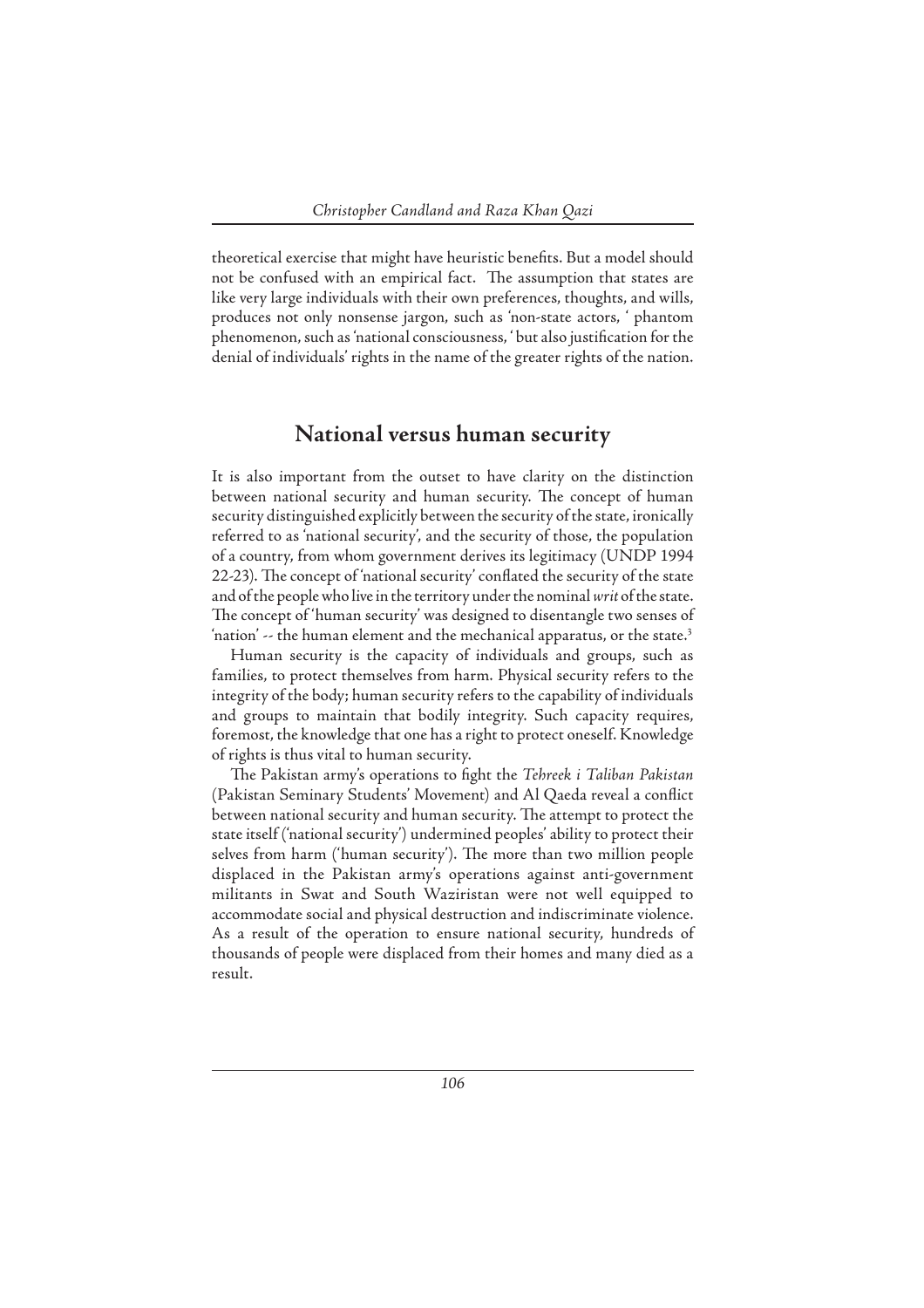# **Islamic charities and Muslim philanthropies**

A third conceptual clarification needed before discussing the three selected associations is that we avoid the phrases 'Islamic' or 'Muslim charities' and 'Islamic ' or 'Muslim philanthropies' because these are potentially misleading, for two reasons. The use of the adjective 'Muslim' or 'Islamic' tends to suggest that there is some authority that can determine decisively who is and who is not Muslim and what is and what is not in accordance with Islam, even as the Quran itself repeatedly cautions people to avoid assigning such authority to anyone other than God.4 Indeed, those associations that make public pronouncements about their 'Islamic ' credentials are very often the least faithful to the spirit of Islam. Second, the donation of money or assets to the poor, charity [*khairat*] and philanthropy in the spirit of Islam is not merely to aid the needy but also to please God. Indeed, most funding for social welfare associations derives from *zakat* and *infaq*. *Zakat* is the obligation on Muslims who have a requisite amount of accumulated wealth to give 2.5% of those assets annually to designated eligible people [*mustahiqeen*]. *Zakat* is an obligation to God [*ibadah*] not an obligation to humanity [*mu'amalat*]. Accordingly, scholars of Islam discuss it as jurisprudence related to worship [*fiqh ibadah*] rather than as jurisprudence related to contracts [*fiqh mu'amalat*]. Infaq is an obligation to humanity. Failure to provide *infaq* cannot be forgiven by God but only by those whom one is denying God's blessings. 'Philanthropy ' (from the Greek *philos anthropos*). literally 'brotherly love of humans ' does not capture this concept of *infaq,* spending to please God, in its entirety.

#### **The Swat-Malakand operation**

The military operations began in May 2009 after a deadlock between the government and the largest insurgent group, the *Tehreek i Taliban*  Pakistan, regarding the enforcement of Shariah in the Swat-Malakand region of Khyber Pakhtunkhwa province.<sup>5</sup> The military decided that for the operations to be successful the population of Swat, where *Tehreek i Taliban* insurgents had established a huge militant network, had to be displaced. The rationale of the military was that without such displacement insurgents could not be separated from the civilians. Consequently, the entire population of the mountainous Swat started moving towards the low-lying districts. The federal and provincial governments of the Northwest Frontier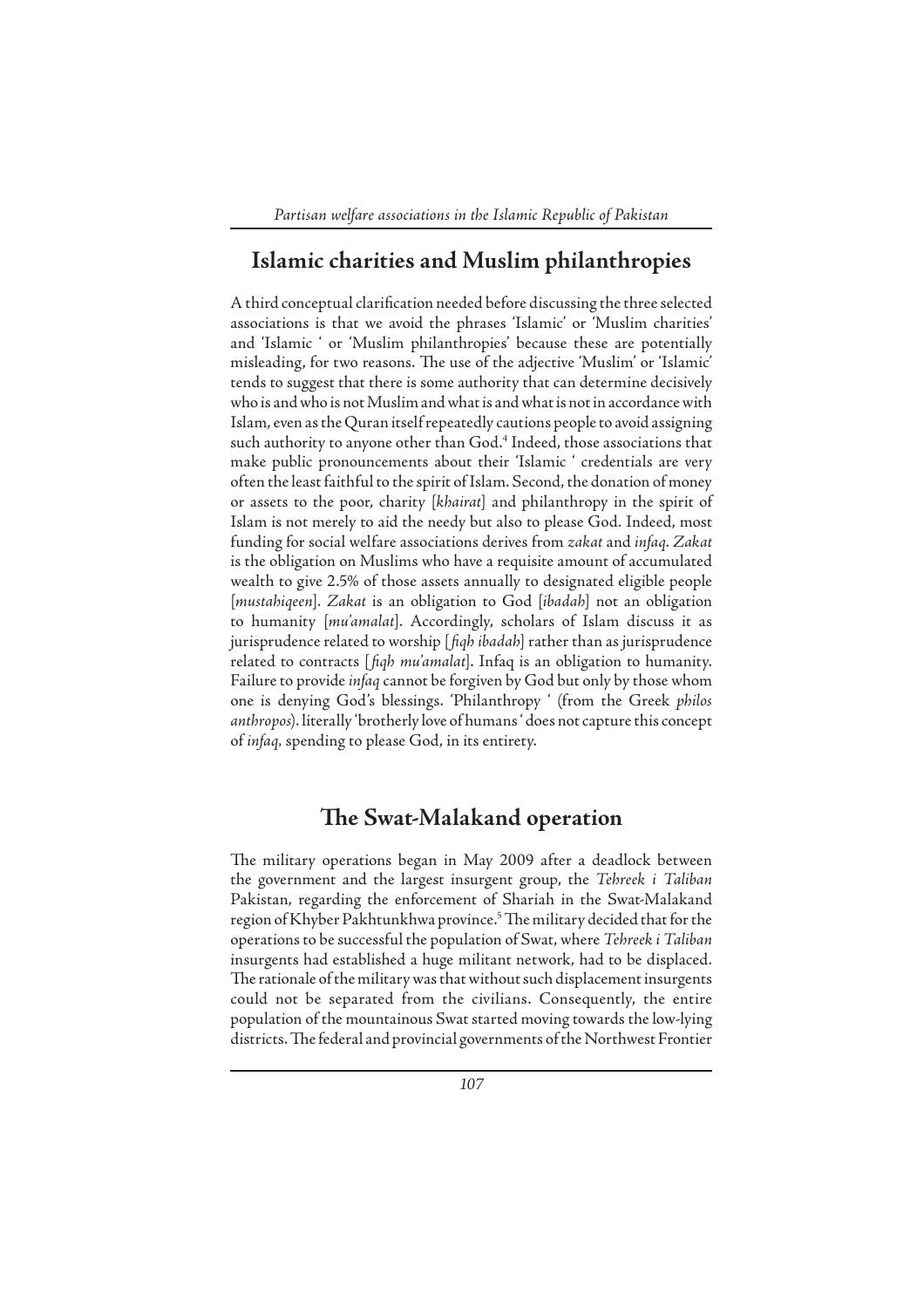Province (now Khyber Pakhtunkhwa) established makeshift camps for internally displaced persons in the districts of Mardan, Charsadda, Swabi, and Peshawar. In Mingora, the main city of the region, alone, more than 700,000 people registered with authorities as internally displaced people.

The arrangements for the internally displaced persons at the camps were relatively satisfactory but only because of the participation of private welfare associations. The government contributed in the setting up of camps and provision of electricity and water. The government was able to make this contribution with the help of international humanitarian agencies. Visits to these camps revealed that their dwellers faced many problems, including lack of food, clean drinking water, medicine, and sanitation facilities. Government authorities were incapable of meeting the needs of the displaced people.

One could see numerous volunteers associated with different welfare associations helping the affected people with enthusiasm and alacrity. One could see hordes of *Jamaat ud Dawa* workers busy in providing care to the internally displaced people just opposite *Al Khidmat* Foundation volunteers, who could be seen doing their utmost to reach out with food and other necessities to the affected people. Not far away, volunteers of the Edhi Foundation, the Umma Welfare Trust, Islamic Relief, and other welfare associations, would try to provide for the needs of internally displaced people lined up in long queues. Although secular political parties also had their kiosks at the relief camps for internally displaced people, the lack of enthusiasm among their workers could be plainly observed. Perhaps this was the reason that few of the internally displaced people thronged their desks at the camps for relief.

The military operation in Swat against the *Tehreek i Taliban* Pakistan continued from May to August 2009. During this period, private welfare associations provided rescue and relief to internally displaced people. Once the military defeated the insurgents and eliminated their command and control structure in the Swat valley, which the military had early allowed to be set up, these welfare associations also took the lead in helping the internally displaced people return to and rebuild their homes.

### **Jamaat ud Dawa**

The militant *Lashkar i Taiba* and *Jamaat ud Dawa* have the same roots. General Pervez Musharraf, who took power in Pakistan and declared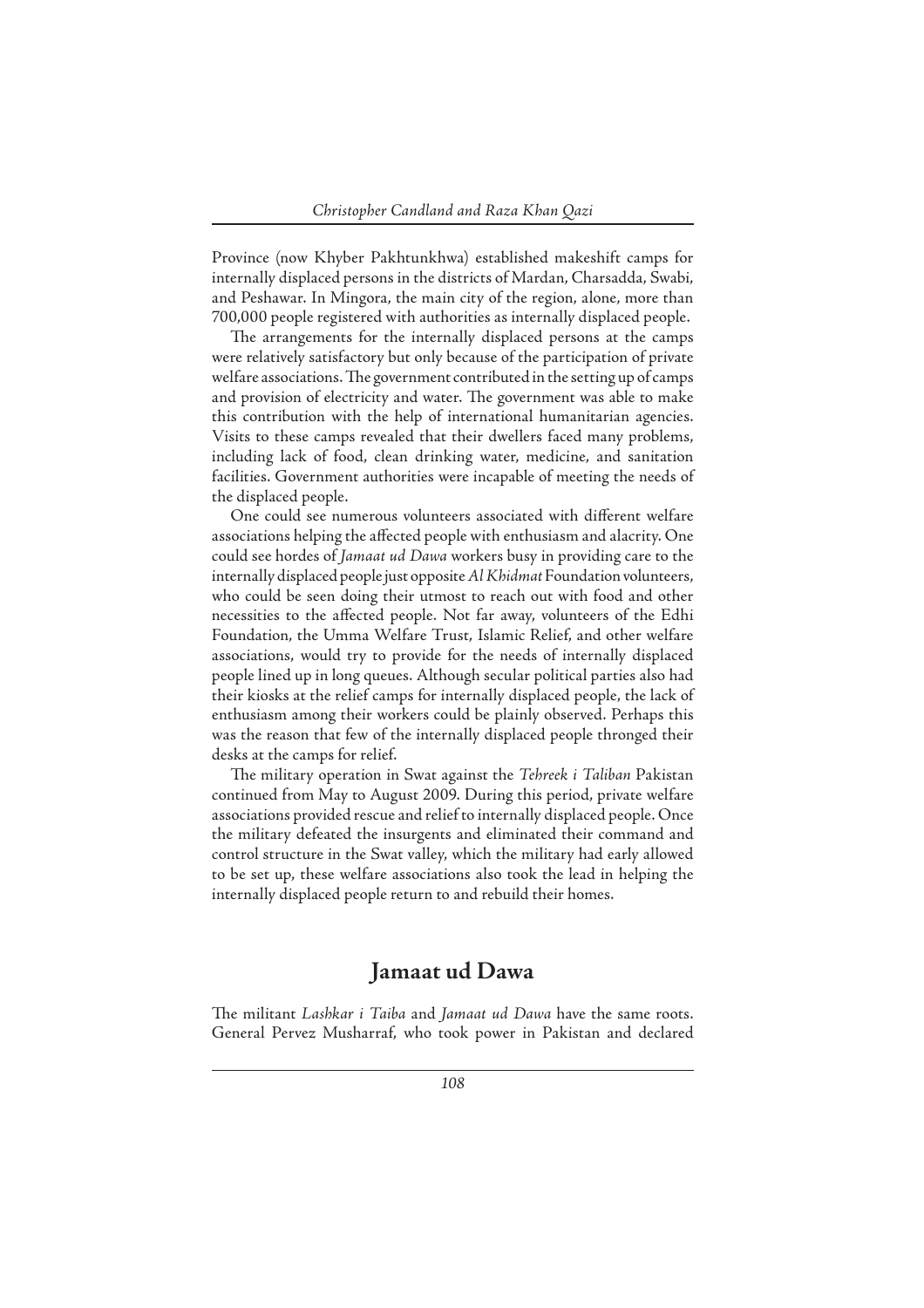himself Chief Executive of the country in 1999, banned the *Lashkar iTaiba* and the *Jaish i Muhammad* in January 2002, as militants with alleged links to these groups were alleged to have been behind the attack on the Indian Parliament in December 2001. *Jamaat ud Dawa* is the name that the *Lashkar i Taiba* took when it was banned. Early in 2002, the founder of Lashkar i Taiba, Hafiz Saeed, adopted the name of *Jamaat ud Dawa* for his organization and took up charity work. The motive behind this seems to have been to distance itself from the militant *Lashkar i Taiba* and to evade the 2002 ban on the *Lashkar i Taiba*.

After the November 2008 attacks in India's financial hub, Mumbai, which the Indian government blamed on Hafiz Saeed, Islamabad vowed to extend cooperation to New Delhi to apprehend the accused. Pakistani analysts believe that the *Jamaat ud Dawa*, fearing that its leadership would be arrested and its network dismembered, thought it necessary to change its name to *Falah i Insaniyat* Foundation (Welfare of Humanity). In this way the resources of the organization could be saved from confiscation. Pakistani authorities arrested and tried Saeed in connection with the Indian Parliament attack in 2001, the Mumbai railway bombing in 2006, and the Mumbai city bombing in 2008 in the face of mounting Indian pressure; courts released him each time for insufficient evidence to prosecute. The *Jamaat ud Dawa* and *Falah i Insaniyat* Foundation claims that it activities are entirely humanitarian.

According to journalist Amir Mir, however, *Jamaat ud Dawa* predates the *Lashkar i Taiba*, and can be thought of as the original organization, formed in 1986. *Jamaat ud Dawa* was formed by academics at the University of Engineering and Technology, Lahore, to participate in war against the Soviet occupying forces in Afghanistan.<sup>6</sup> These teachers were associated with the Saudi-influenced *Ahle Hadith* sect. The motivation behind formation of Jamaat ud Dawa for the first time in 1986 seemed to be the promise of aid to the University of Engineering and Technology teachers from Madina University, Saudi Arabia. The *Jamaat ud Dawa* also known by its full title (*Markazul Dawa Wal Irshad*) formed *Lashkar i Taiba* to send young men for the Afghan war.(Mira 2007: 317)

Leaders of *Falah i Insaniyat* deny that the name of the organization *Jamaat ud Dawa* has been changed to *Falah i Insaniyat* to disguise the group's militant identity and operations. They argue that there has been no change of nomenclature:

In fact, Falah i Insaniyat is a long-registered welfare organization in Pakistan and its head is Hafiz Abdul Rauf. We have not changed its name. Jamaat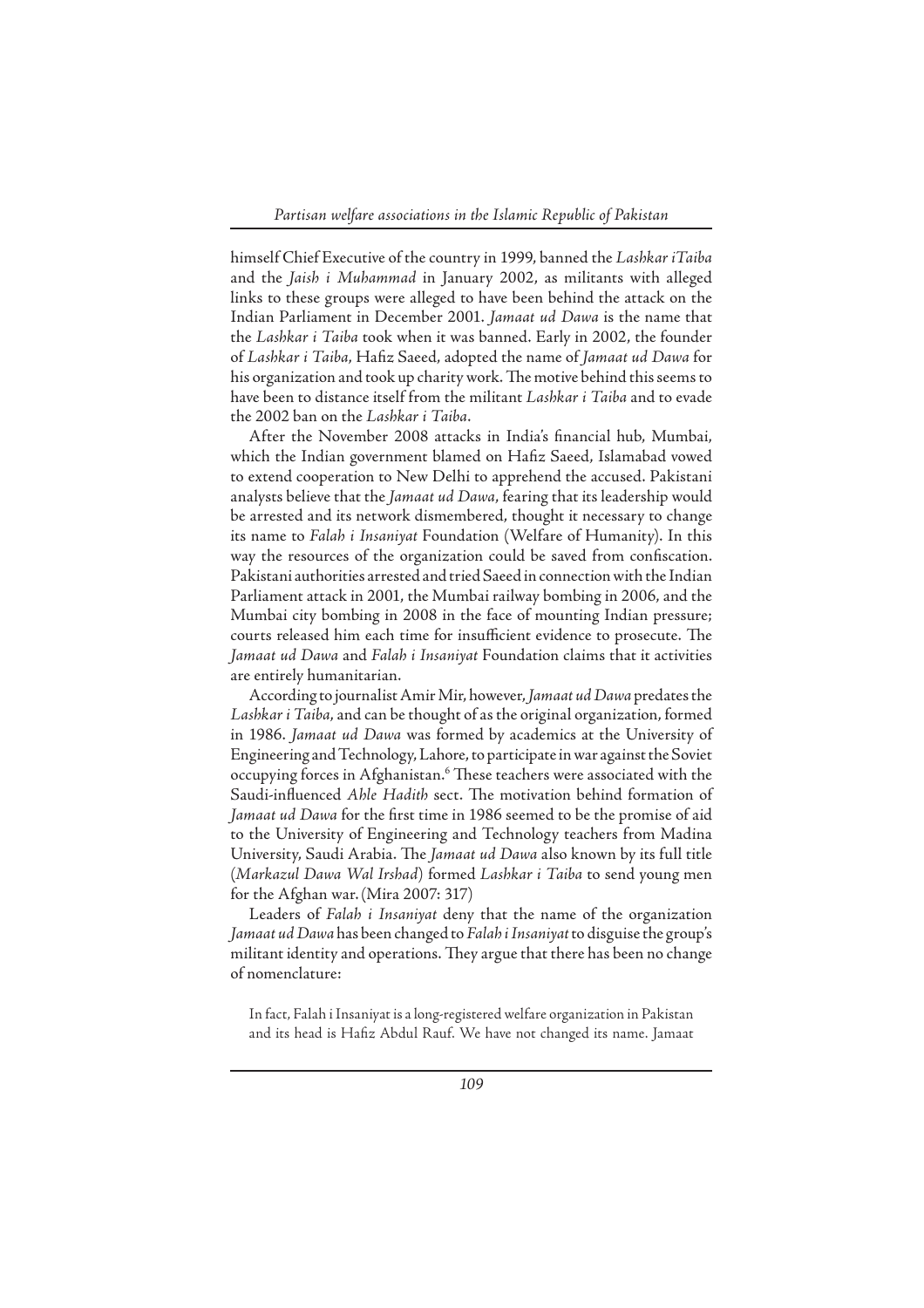ud Dawa is in fact an organization for Dawaat (invitation to Islam). Falah i Insaniyat is meant to carry out the work of falah (welfare) and rifah (reformation) and to respond to the needs of disaster-stricken people.7

*Jamaat ud Dawa* was a leading agency in the emergency aid to the victims of the October 8, 2005 earthquake, which left hundreds of thousands of people seriously injured, or homeless. *Jamaat ud Dawa* also served the internally displaced persons from the civil conflict in Swat-Malakand in 2009 and the flood-affected people in the summer of 2010.

The Spokesperson for the *Falah i Insaniyat* Foundation in Khyber Pakhtunkhwa claims that the work of the foundation is entirely humanitarian:

It is the teachings of Prophet Muhammad (may peace be upon him) that in the hour of trial every Muslim must respond to the woes of his Muslim brother. So as we are Muslims in this way it is a God-ordained entrusted duty to us to help people in disasters and catastrophes.<sup>8</sup>

Some analysts see political objectives behind the humanitarian work of *Jamaat ud Dawa* and *Falah i Insaniyat* Foundation:

These so-called Islamic organizations in particular Jamaat ud Dawa or whatever other names it has, definitely have a political agenda of winning a large number of supporters. To attain this aim the organization uses charity work as tool to reach out to these people.<sup>9</sup>

The criticism that Lashkar *i Taiba*, Jamaat ud Dawa, and Falah i *Insaniyat* Foundation have political objectives is true but not true only of these organizations. Many professedly 'Islamic ' associations claim to want Pakistan to be ruled by Shariah, according to their own sectarian and doctrinal interpretation of the construct. Each group's leadership seems to want to be the sole spokesperson of Shariah and justifies this through verses of the Qur'an in which God commands that Muslims are Vicegerent of God on Earth and they would exercise state power as a sacred trust. The leadership of 'Islamic ' political parties in Pakistan argues that they and not the leadership of 'secular ' political parties, who they accuse of having no understanding of Islam and Shariah, meet the criteria for being the Vicegerent of God on Earth. Thus the 'Islamic ' party leaders lay claim to and take upon themselves the responsibility to rule Pakistan in accordance with the tenets of Islamic Shariah.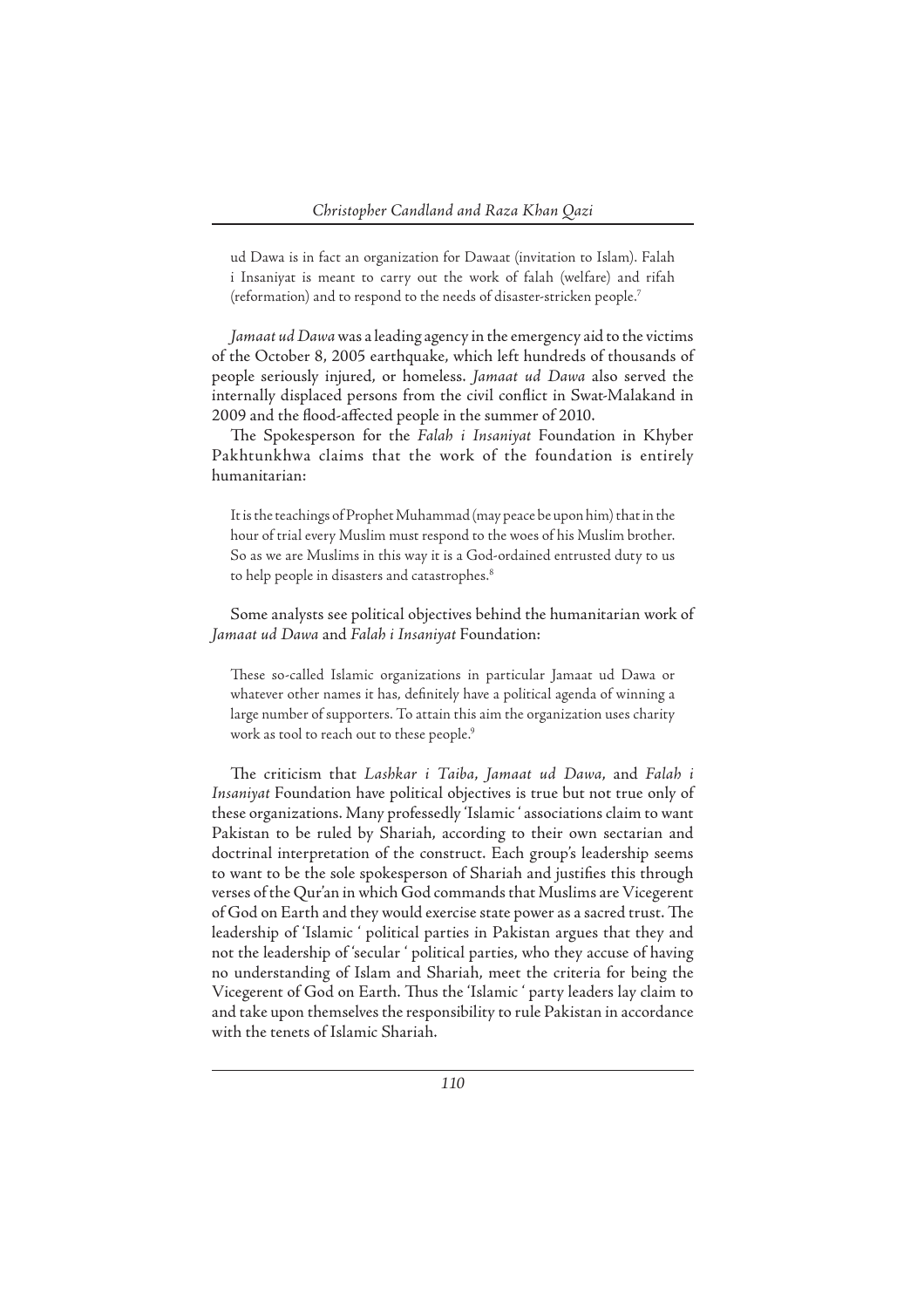Irrespective of the motives behind the charity work of the *Jamaat ud Dawa* and the *Falah i Insaniyat* Foundation, discussed further below, these groups contributed significantly to improving human security for many vulnerable Pakistanis. These groups have been active in several sectors:

At the moment one of the main focuses of Falah i Insaniyat Foundation is on health. In this regard we have built hospitals, dispensaries and have developed a vast network of ambulances. We also hold medical camps where people cannot afford medical treatment and medicines; we try to cater to their health needs. We also hold special camps for disaster-affected people. Apart from this our foundation is working on drinking water projects in areas like in Balochistan province, Tharparkar and D I Khan. In this regard we install water pumps, water tanks and hand pumps.

# **Al Khidmat Welfare Foundation**

*Al Khidmat* Welfare Foundation is a registered charitable society. In 2003 it separated itself from the *Jamaat i Islami*. In response to the July and August 2010 floods, Al Khidmat Foundation attracted more than 20,000 volunteers in its 104 relief camps, according to *Al Khidmat* General Secretary Ahsan Ali Syed.10

*Al Khidmat* Foundation has the largest social welfare network of the 'Islamic ' political parties in Pakistan:

We have units of our Foundation in all districts of Pakistan; in FATA and Azad Kashmir we have separate units. Al Khidmat Pakistan is organized at the provincial, district, and union council level. We have both paid workers and volunteers at all these tiers. Al Khidmat has a separate organizational structure and is totally independent in its operations.<sup>11</sup>

According to the foundation's leaders the initial and continuing motivation behind the organization's charity work is the large-scale miseries of people in Pakistan.

There are certain things which are beyond the state's potential in Pakistan. So the private charities like ours have had to play their role in alleviating the woes of the common man. The vision of Al-Khidmat is to serve the nation; the priority sectors are health, education and emergencies or national disasters.<sup>12</sup>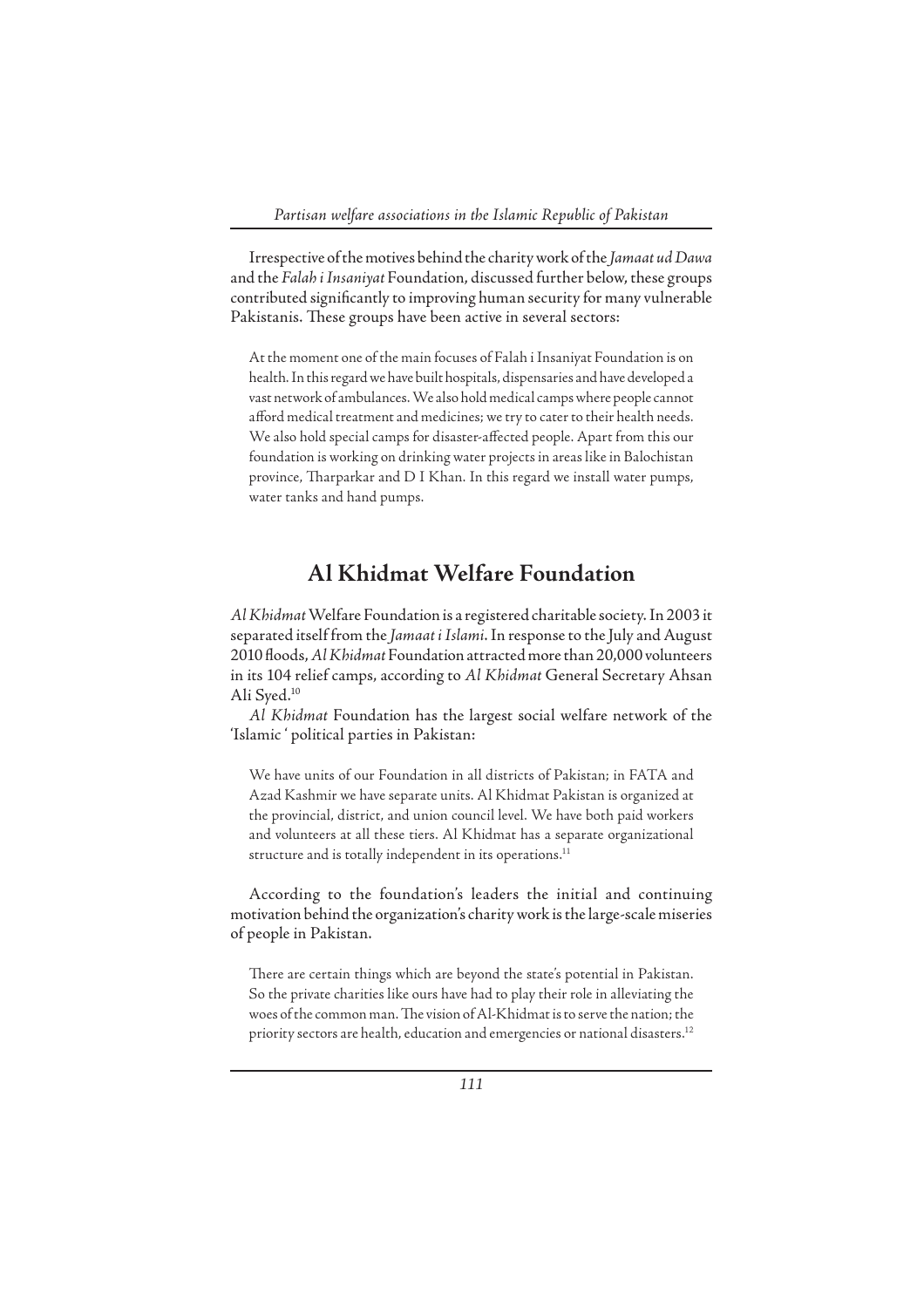Some critics of the *Jamaat i Islami* argue that the party started *Al Khidmat* because it failed to gain power through elections; because other political parties, such as its chief rival, the *Muttahida Quami* Movement, have their own social welfare programs; and because the government's unwillingness to meet the health and educational requirements of most Pakistanis and to address the miseries of disaster and civil strife affected people gave the *Jamaat i Islami* an opportunity to gain public support through social service activities.

*Jamaat i Islami* since its inception in 1941 has been taking part in Indian and subsequently Pakistani politics but it failed to win a significant number of parliamentary seats. It only reached the echelons of political power by getting some if its leaders inducted as ministers in the cabinet of martial law ruler General Zia ul-Haq (1977-88) and joining the government with Pakistani Muslim League-Nawaz (PML-N) (1990-1993). Again when the alliance of Islamic parties $13$  won a majority in KP province in elections of 2002 and formed the provincial government, *Jamaat i Islami* was the junior partner of *Jamiat i Ulema i Islam*. Since the 1970s *Jamaat i Islami* also formed an alliance with the country's military in a bid to Islamise Pakistan from within in which it has largely failed but in the process has radicalized the military and the state's policy-making.

It appears that the *Jamaat i Islami* set up *Al Khidmat* Foundation with political objectives. The failure of state institutions to respond to the victims of natural disasters and civil strife or lack of government commitment to the educational and health needs of the population allows *Al Khidmat*, run by accomplished *Jamaat i Islami* leaders, or to win public sympathy.

Nevertheless, *Al Khidmat* Foundation has provided vital services to desperate people. In particular, its contribution in the rescue, relief and rehabilitation work won the foundation many admirers during the 2005 earthquake during the internationally displaced people problem of Swat in 2009 and floods of 2010. Looking after the dire needs of thousands of displaced devastated people was made possible by the services to *Al Khidmat* of hundreds of volunteers and donors:

We have paid workers in routine times and we give them transport and daily allowance for the services they carry out in the fields. However, in emergencies we have many volunteers who take part in the rescue, relief and rehabilitation work.

Al Khidmat Foundation officials claim to receive generous donations: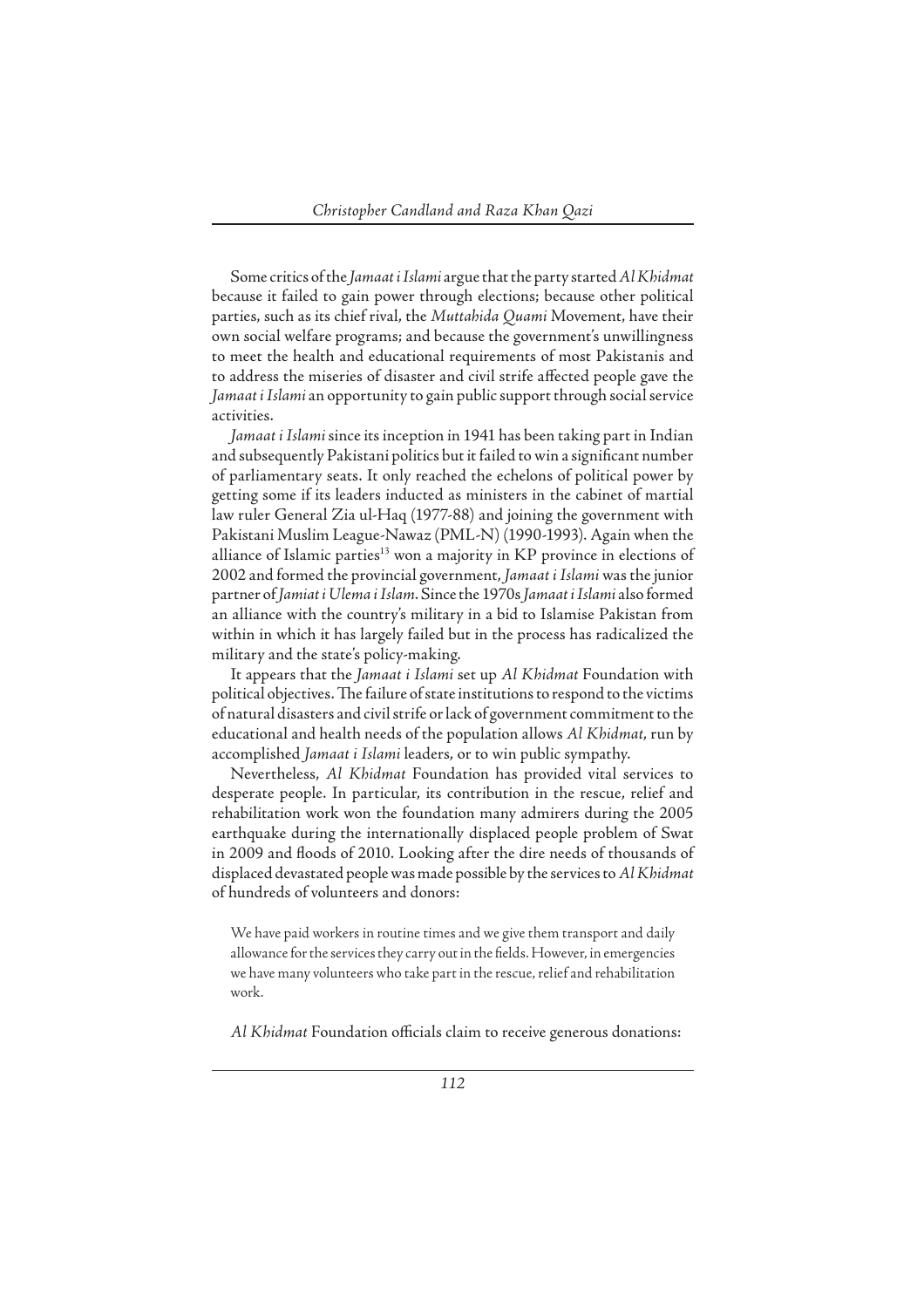We have local donors. We organized provincial and district level donors conventions. In these conventions we present our programmers, plans and projects to the donors and tell them about their costs and impact. In this way we convince the potential donors of the needs of such projects. In one instance one donor gave Rs. 0.8 million (US\$ 9,000) for the orphanages named as Aghosh Orphanages run by Al Khidmat Foundation.<sup>14</sup>

Like other welfare associations, *Al Khidmat* Foundation also depends heavily on the zakat money from their own communities. The hides and skins of animals, which are sacrificed on the occasion of *Eid-ul-Fitr*, is also given to the foundation in a large number and through this it raises handsome amount of money:

At the occasion of Eid-ul-Fitr, Al Khidmat Foundation especially organized skins collection points at every Union Council level in the country. Al Khidmat Foundation also runs independent hospitals. These hospitals charge the patients at the most the paltry sum of Rs. 50, which includes medical examination, laboratory tests and medicines. These hospitals are run on no-profit and no-loss basis while the additional costs are covered through charity money. We also receive cash and kind from international donors. To these donors we submit project proposals and then they assess and provide funds. In this connection we have especially receive donations from Saudi Hilal-e-Ahmar [Saudi Red Crescent], Japan Government, UK Islamic Mission and Islamic Relief. Islamic Centre for North America and Islamic Centre for Canada have also provided significant funds to Al Khidmat Foundation. [The] Pakistan Army started using our data for rescue operations in Bamako after the 2005 Earthquake. In fact, Al Khidmat Foundation was the first to conduct surveys to assess needs of the affected people. Through this door to door and somewhat systematically carried out survey assessment we got the real situation on the ground.<sup>15</sup>

#### **Al Minhaj Welfare Foundation**

Mohammad Tahir ul Qadri is the charismatic center of *Al Minhaj* Welfare Foundation. Tahir ul Qadri is a passionate, animated, and full-throated speaker. He draws large crowds who are frequently moved to tears. Qadri's *fatawas* (religious opinions, plural of *fatwa*) about suicide bombings being contrary to Islam have made him the target of assassins. Qadri is a prolific Islamic scholar and broadcast personality. He founded Al Minhaj University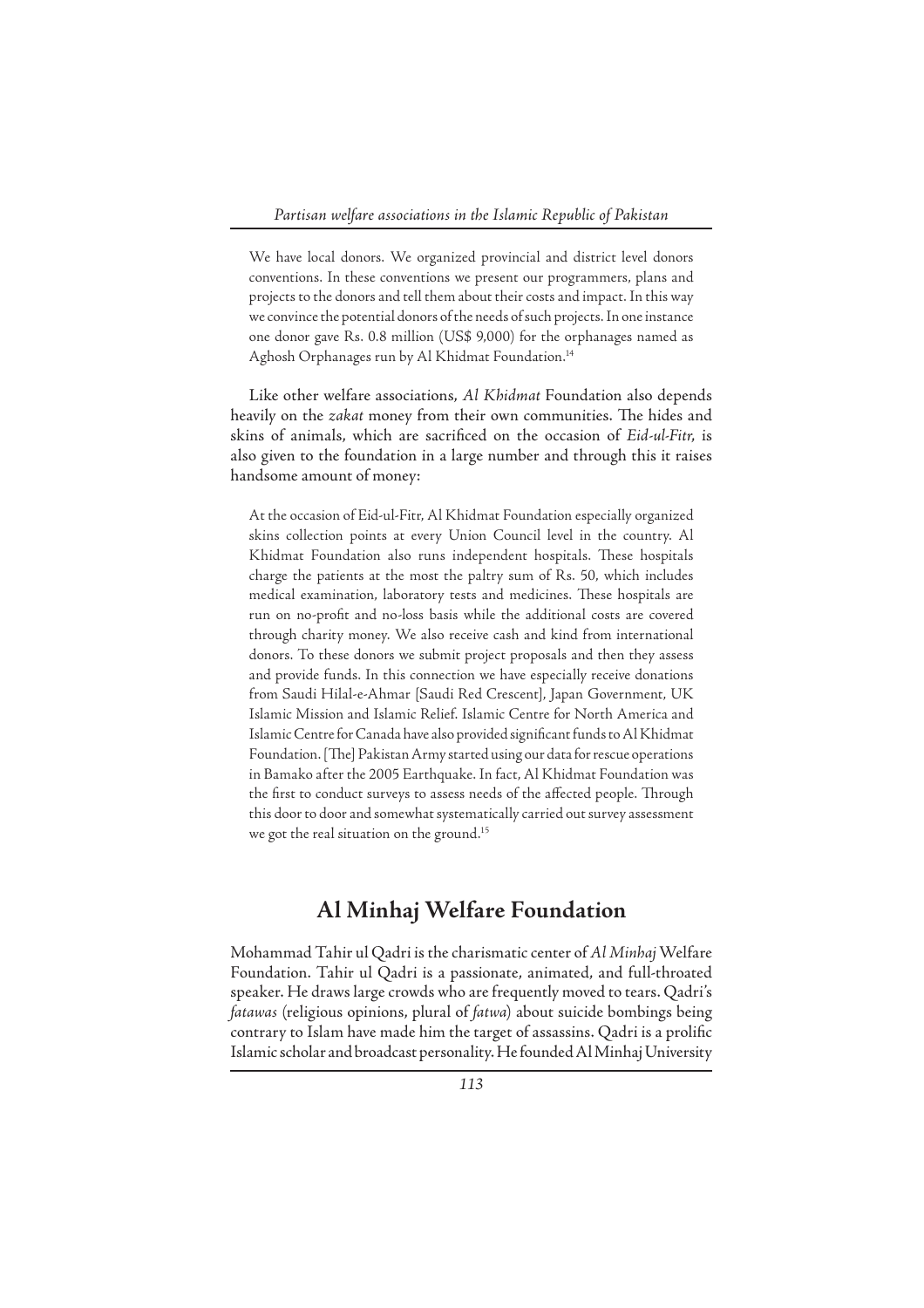in 1981 and *Al Minhaj* Welfare Foundation and a political party, the Pakistan Awam i Tehreek, in 1989. The party won one seat - Qadri's seat - in the 2002 national elections. The Pakistan Awam i Tehreek boycotted the national elections in 2008.

*Al Minhaj* Welfare Foundation maintains four societies in Lahore, each registered under the Societies Act. The Foundation provided relief services to the internally displaced people from the 2009 military operation in Swat. *Al Minhaj ul Quran* Foundation includes a maternity hospital. The Foundation also operates an FM radio station, *Awaaz* [Voice]. *Al Minhaj* Welfare Foundation has installed 1500 water pumps across the country costing Rs. 7 million. The Foundation performs collective weddings and wedding receptions, for one dozen families at a time. The Foundation thereby saves families from a considerable financial commitment. The Foundation has married three hundred couples.

Al Minhaj Foundation has offices at the *tehsil* and union council level, the lowest tiers of administration, in the four provinces of the country and in Azad Kashmir. The foundation also claims to have constructed 1000 schools and colleges in the country; the Minhaj Education Society has set up 572 schools including 42 colleges and informational technology centers imparting education to 120,000 students through 5,000 teachers all over Pakistan.

For the past 20 years, thousands of Qadri's followers have assembled in Lahore for the last 10 days of Ramadhan. In 2010, with much of the country under floodwaters, Qadri requested those who were intending to attend to instead celebrate Eid by working with for victims of the floods. He mobilized 15,000 volunteers. A day of training in emergency aid was given to the volunteers in Lahore, Faisalabad, Karachi, Multan, Rawalpindi, and Abbotabad. The Rs. 30 million that would have been spent on the *itikaf* [spiritual retreat within a mosque] was instead spent on emergency relief. The level and reach of rescue and relief work provided evidence of the organization's ability to mobilize volunteers.

Punjab and Sindh, where the 2010 flooding was worst, are the first and second most populous provinces and have *Barelvi* majority populations. As a result, the organization has run most of its activities in these provinces. The conflict and disaster-hit provinces, the Khyber Pakhtunkhwa and Balochistan, have attracted relatively less attention from *Al Minhaj* Welfare Foundation because the people of the *Barelvi maslaq* are in a very small minority in these provinces.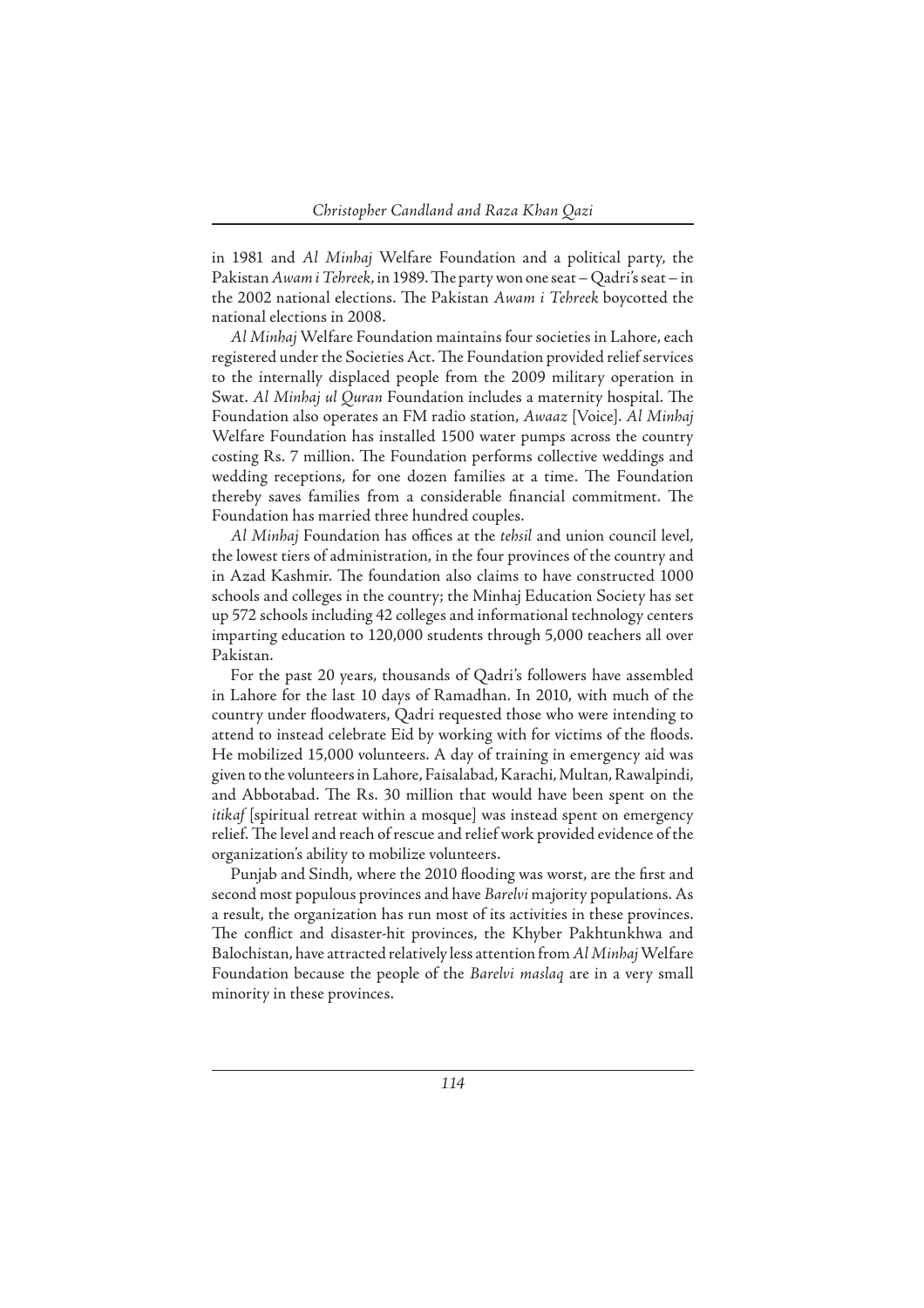### **Comparative reflections**

The cases considered here are not representative. It must be emphasized that the better-known social welfare associations in Pakistan do not profess to be 'Islamic' and are not related to political parties. The *Edhi* Foundations, the best known and most extensive social welfare association in the country, maintain a studied distance from party politics. Its founder, Abdul Sattar Edhi, has often been asked by political parties, in and out of government, and by the military, for support.<sup>16</sup> He has occasionally agreed, only to later regret his decision and leave party politics.

But when the October 8, 2005 earthquake struck, many were convinced that Judgment Day had arrived. Survives were convinced that God was punishing them for their distance from Islam. Under these circumstances, 'Islamic ' welfare associations have a special appeal and a unique opportunity to win supporters to their theology.

*Al Minhaj* Welfare Foundation services for the relief, rescue, and rehabilitation of 2005 earthquake, 2009 civil strife in Swat, and 2010 floods were extensive but not as conspicuous as that of *Jamaat ud Dawa* and *Al Khidmat* Foundation. Th is might be attributed to *Al Minhaj* Welfare Foundation's concentration on education rather than relief to the victims of conflict and disaster. Moreover, the parent organizations of *Jamaat ud Dawa*, and *Falah i Insaniyat* and *Al Khidmat* Welfare Foundation have run militant training camps in Azad Kashmir and Khyber Pakhtunkhwa. As a result, they had a ready local workforce to operate in those areas. The militant background of some of the volunteers of *Jamaat ud Dawa* and *Falah i Insaniyat* and their familiarity with the areas of the civil strife and natural calamities might have better placed them to help affected people. Al Minhaj and the *Edhi* Foundation did not have that kind of experience.

The bid by *Falah i Insaniyat* Foundation and *Al Khidmat* Foundation to distance themselves from their parent organizations might have been taken with an eye to the general aversion of Pakistanis to politics, particularly to 'Islamic ' parties taking part in politics. However, in the process of establishing their social welfare arms, 'Islamic ' political parties have extended valuable services to the people affected by the October, 2005 earthquake; the military operations in Swat-Malakand of 2009; and countrywide floods of 2010. These welfare organizations after having the experience of working in these natural and man made disasters have matured as true welfare organization and herein lay their biggest merit. Perhaps first-hand experience of addressing people's sufferings and indignities can reconfirm the commitment to social service work and neutralize organizational political agendas.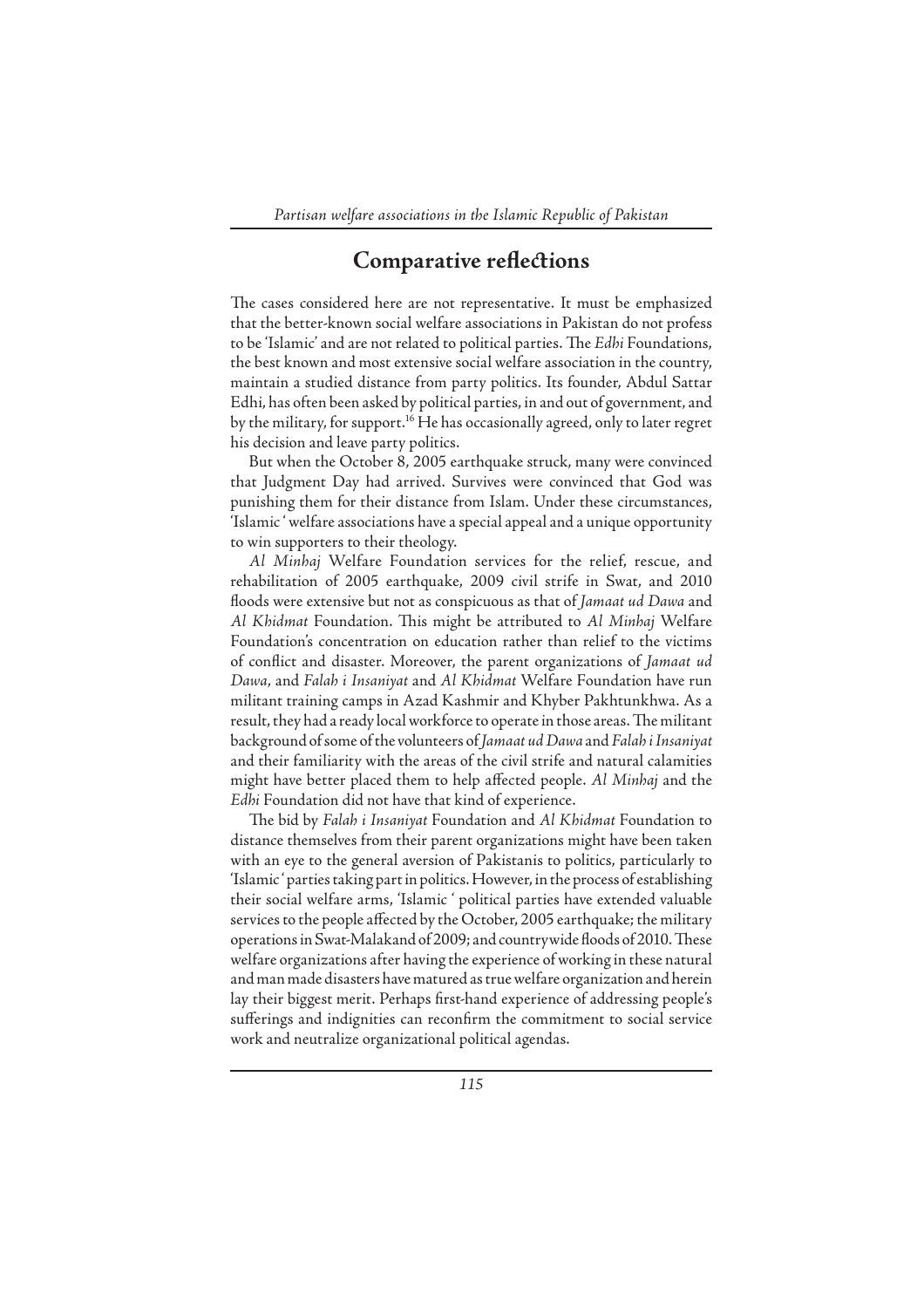## **Conclusions**

What have we learned about the nature of the Pakistani state and Pakistani society from the work of these Islamic social welfare associations? Some general conclusions can be drawn.

First, the scope for faith-based welfare associations to emerge and work has been huge because the state in Pakistan has largely failed to provide human security to the majority of the masses particularly the vulnerable sections. The government's failure to adequately address the human security needs of the people during national emergencies such as civil strife and natural disasters have raised questions about the capacity of the state and the commitment of the government. Various state institutions particularly the civilian bureaucracy and military command and above all the governments themselves have been unable to rise to the occasion. This created a vacuum, filled by 'Islamic ' welfare associations. The capacity of the Pakistani state regarding national emergencies could be gauged from the fact that before 2005 there had been no disaster management authority in the country and it was only in 2007 that the National Disaster Management Authority was established.

Pakistan has built the seventh largest military in the world and a nuclear weapons program. The state has enormous capacity and an emphasis on national security. But it not clear how the institutions for national security can be made to look after the human security needs of Pakistan. The biggest issue regarding human security in Pakistan is not state capacity but government will. Colossal allocations to national security both failed to address what are now grave educational and public welfare challenges and undermined the security of state institutions. Pakistan is now faced with two large-scale insurgencies, the insurgency of the *Tehreek i Taliban* Pakistan waged in the name of Islam and the insurgency of the Baloch nationalists for an Independent Baloch state.

Regardless of motivations and objectives, representatives of each of the welfare organizations considered here claim that they are involved in social welfare work because the government has failed to adequately respond to people's needs:

Basically in Pakistan the government is not solving the problems of the people, thus shunning its primary responsibility. As Pakistan has been facing both internal and external threats therefore, all the Muslim NGOs are working with human spirit to alleviate the miseries of people.<sup>17</sup>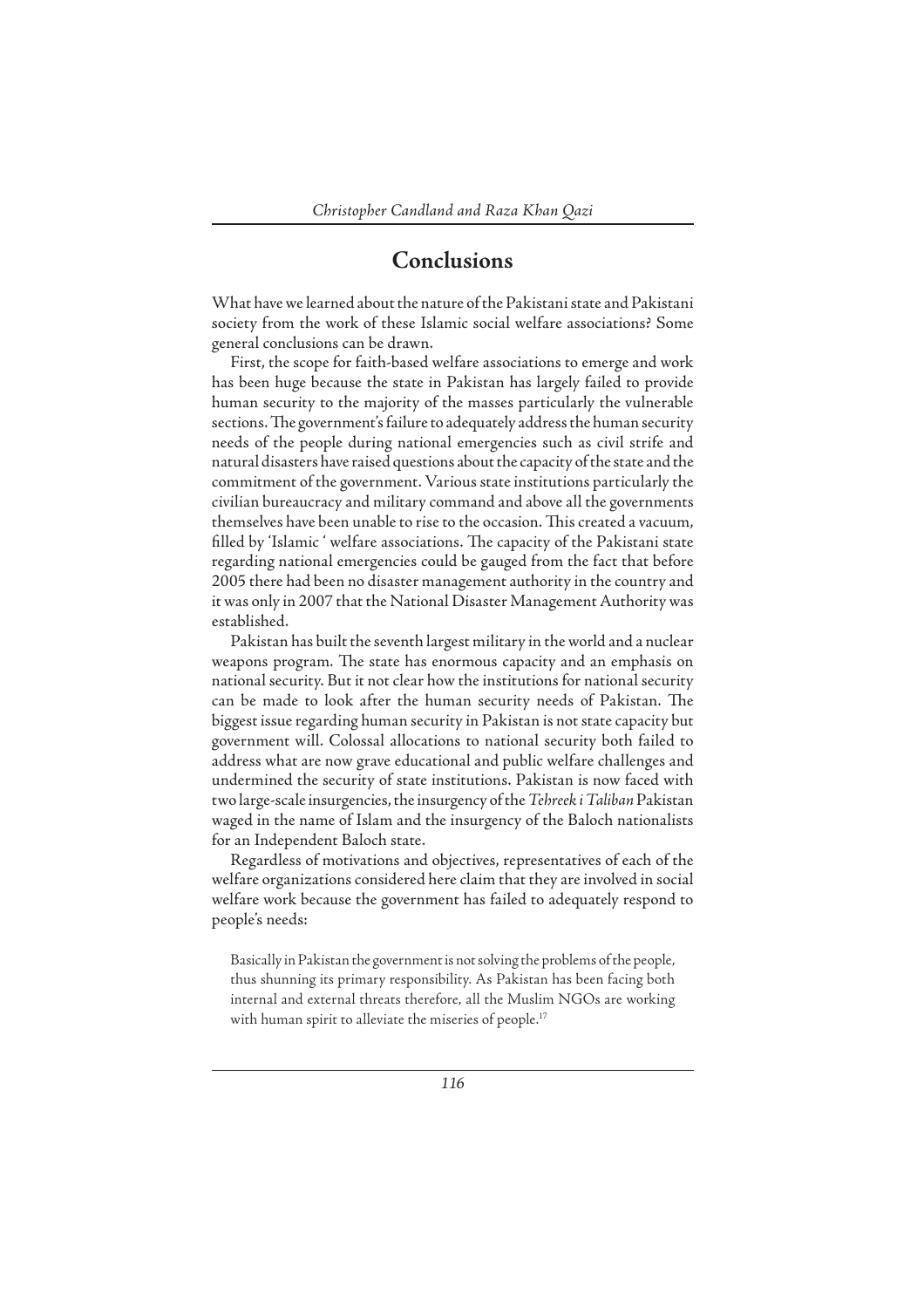Second, reported motivations are diverse. It is difficult to confirm from behavior or words alone others' intentions. And intentions are often mixed and changing. We asked our interview subjects about their motivations. We often heard that the work suited a person or that the leader of an organization was an inspiration. We often heard that a Muslim should have a social consciousness, that it is an obligation to God to help the suffering, and that God would look kindly upon ones deceased parents if one did philanthropic work. At the same time, the philanthropic activities associated with 'Islamic ' movements and political parties do seem to suit the aspirations of these movements and parties to secure the power of the state.

Our third finding is closely related to this point about diverse motivations. The commitment to the social teachings of Islam power many social welfare associations in Pakistan. It is only possible for Pakistani social welfare associations to provide services to millions of people in Pakistan because of the commitment of hundreds of thousands of social workers inspired by Islam, a sizable portion of which is female. The leadership of the organizations that we have examined is male. But women do the bulk of the work in these organizations.

Disaster-stricken people tend to accept aid from any who can provide it. As so-called Islamic welfare associations were in the forefront to provide vital services with apparent sincerity and sense of purpose disaster-stricken people gravitated towards them. The political objectives of the charity organizations that attend to them might not be of central concern to people in dire need. And the state institution could not provide adequate rescue and relief. Pakistan's recent disasters created the opportunity for the cultivation of goodwill by 'Islamic' welfare organizations. At the same time, whatever the long-term objectives of these charities might be, in the short-run they outperformed every other state and non-state institution to help out the affected people. With the continued indifference of the state towards human security and with ever growing and complicating disasters come to strike Pakistan the role of 'Islamic ' social welfare associations would increase and so as the people's reliance on them. Significantly this dependence of the people on the religion-based charity organizations would come at the expense of further erosion of the legitimacy of the state.

The Islamic parties have established welfare organizations after playing an active role in politics for decades without much success. They might have come to realize that they were more acceptable to the Pakistanis in the role of extending welfare services rather than as political parties. Generally, Pakistani politics are not about political ideologies but about loyalty to the leaders who can provide jobs, roads, and other resources to his or her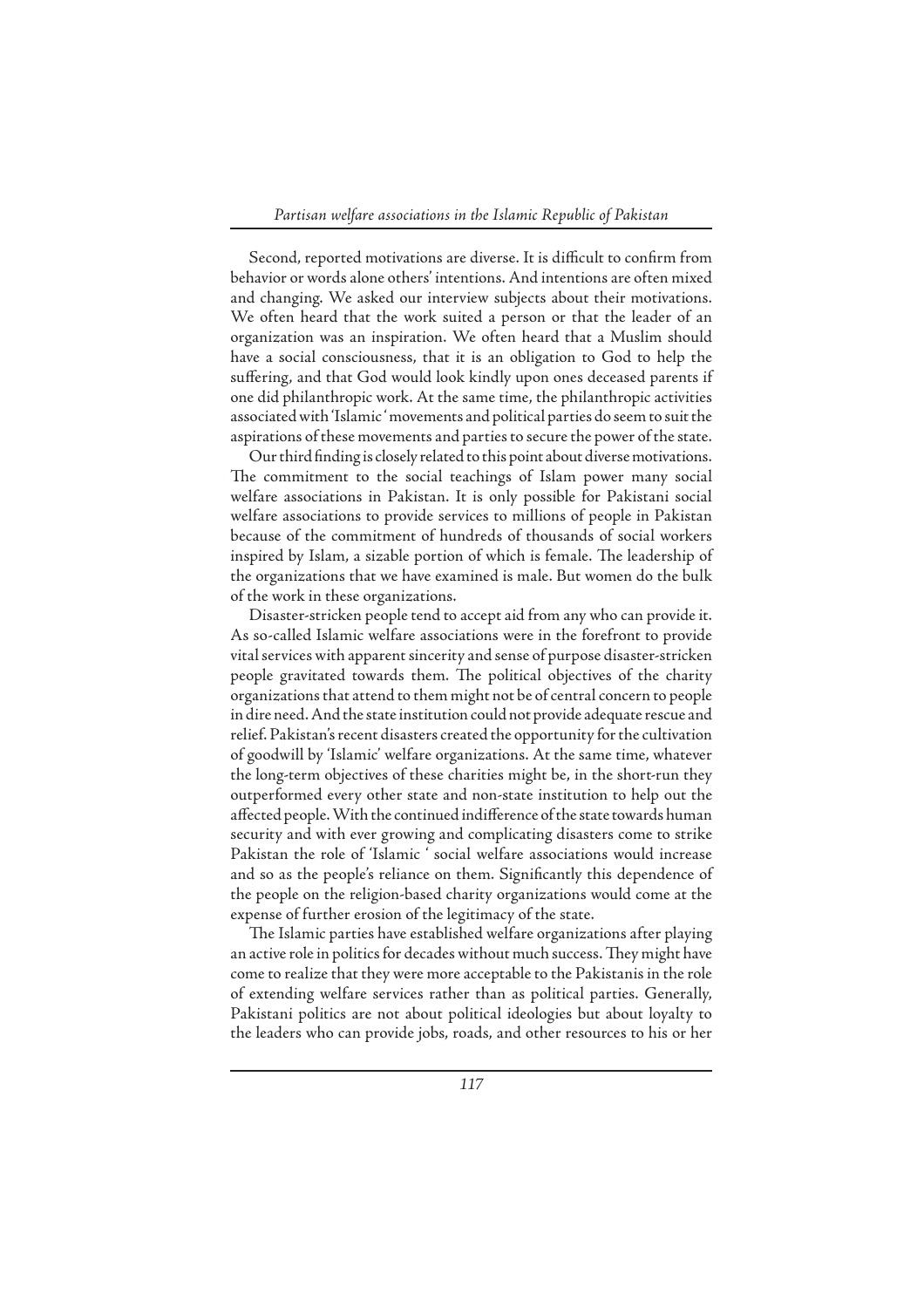supporters. To many Pakistanis, Shariah means good governance and speedy justice. In this context, the Islamic political parties' involvement in charitable activities is quite understandable. It might provide the support base for Islamic political parties to gain political power.

At the same time, if governments fail to provide essential social welfare services but rather privilege the security of state institutions (misleadingly referred to as national security) and the security of those who control these institutions (at least as well as any can control an institution) over the security of ordinary citizens, then non-governmental organizations, including religious groups, will step in. They will provide public services and not only to meet real and dire need but also to challenge the government's claim to legitimacy. 'Islamic ' political parties are not merely using social welfare activities as a tool to gain political legitimacy as to gain control of the state. They are also striving to transform the state.

#### **Notes**

- 1. Candland's interview with Ahsan Ali Syed, General Secretary, Al Khidmat Welfare Foundation, Lahore, December 21, 2010
- 2. The definition of an institution in the social sciences ranges, but is concerned with conventional or standards practices and procedures, some under law, some by custom, even 'patterns of thoughts' (Veblen 1899).
- 3. Rabindranath Tagore argument and distinction between the human and the mechanical dimensions of 'the nation ' in his 1917 lectures merits reading. (Tagore 1918 3-48)
- 4. We use the word 'God' rather than 'Allah' throughout this chapter, unless quoting others, because the word 'Allah ' is merely the Arabic word for the English word God. The use of the word 'Allah ' in English language conversation, or writing, conveys wrongly that those who believe in the religion of Abraham and that Mohammad was a prophet, on the one hand, and those who believe in the religion of Abraham but do not regard Mohammad as a Prophet, on the other hand, are worshipping different Gods.
- 5. As Shariah has been defined and imposed in ways that are decidedly against the *Sunnah*, the *Holy Qur'an* and the *Ahadith*, we do not refer to *Shariah* as 'Muslim Law.'
- 6. These teachers included Professor Hafiz Muhammad Saeed, Professor Zafar Iqbal, Hafiz Abdul Rehman Makki, Hafiz Abdul Islam bin Mohammed, Sheikh Jamiluddin, and Mufti Abdul Rahman.